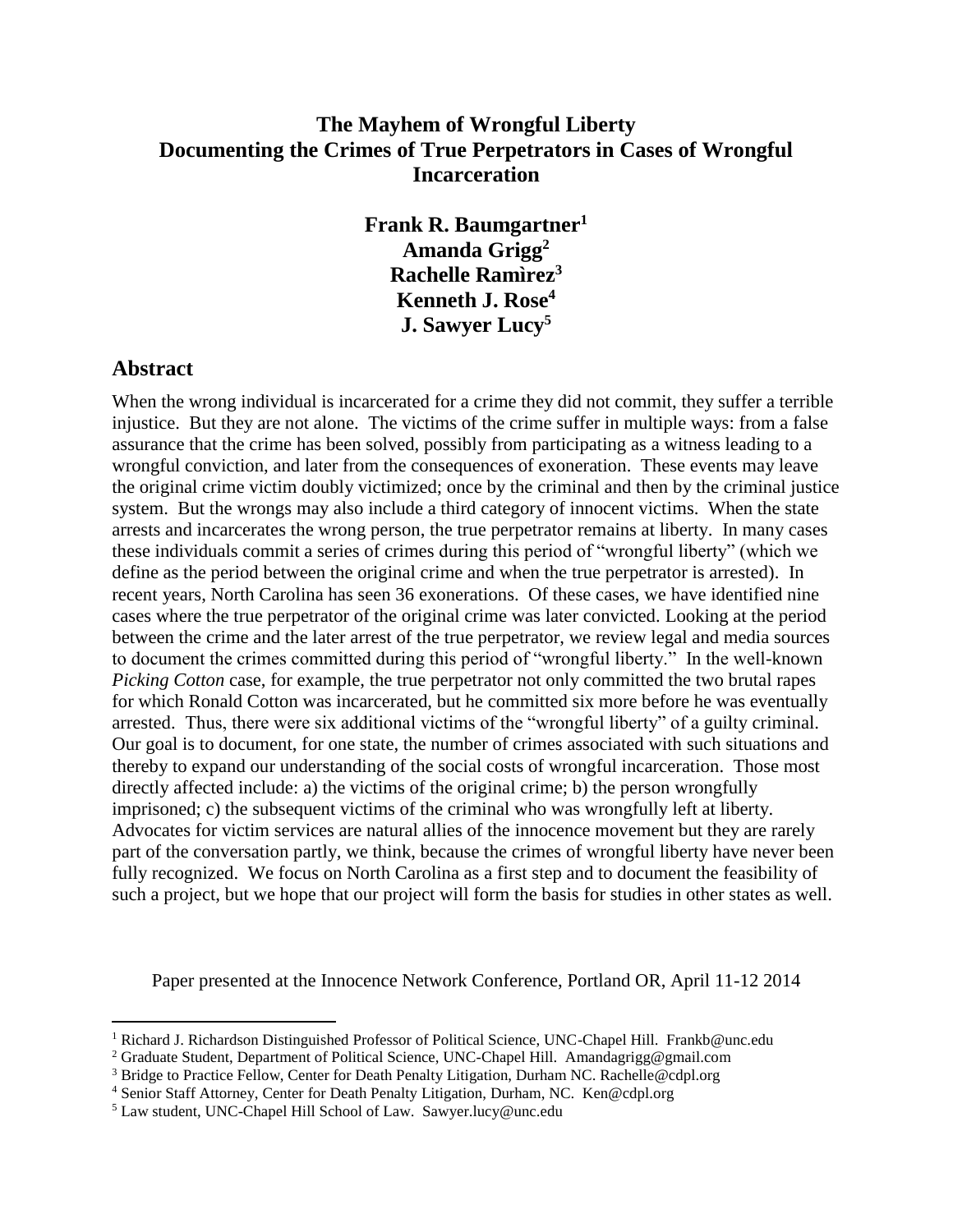#### **The Mayhem of Wrongful Liberty**

The many violent crimes he [Harris] committed after killing Officer Wood stand as vivid and sobering evidence in support of one of our main contentions: that wrongful conviction is not just a "liberal" issue concerning the rights of suspects, but also a public safety issue. Every wrongful conviction enables the real offender to continue victimizing others (Huff, Ratner, and Sagarin, 1996).

When a crime occurs and an innocent person goes to jail, the guilty party remains on the street, free to commit more crimes. These "crimes of wrongful liberty" have not received the attention they deserve, as attention to this aspect of wrongful conviction has the potential to broaden the coalition of supporters for the innocence movement. When confronted with evidence of the crimes committed by individuals who would have been in jail if authorities had arrested them, rather than another, for the crime they originally committed, no one can support such a system.

#### *The Thin Blue Line***, Randall Adams, and the Crimes of David Harris**

Many are familiar with the case of David Harris, whose killing of a Dallas police officer and framing of Randall Dale Adams were documented in the film *The Thin Blue Line* (Morris 1988). In November of 1976, at just 16 years old, Harris stole his neighbor's car and his father's gun and drove from his small home town of Vidor, Texas, to Dallas. While there Harris offered a ride to a man he saw walking along the side of the road. The man, Randall Dale Adams, had just arrived in Dallas in search of work. Adams spent the following day with Harris, then returned to his hotel. After dropping Adams off at his hotel, Harris was stopped by police for a routine traffic violation. During the stop he shot Dallas police officer Robert Wood six times with the stolen .22 caliber pistol, continuing to shoot after the officer had fallen to the ground (Huff, Ratner, and Sagarin, 1996). Harris was eventually arrested in his hometown of Vidor for driving the vehicle involved in the murder. Harris framed Randall Dale Adams for the crime. Though the evidence pointed overwhelmingly to Harris, he made a far less appealing defendant than the 28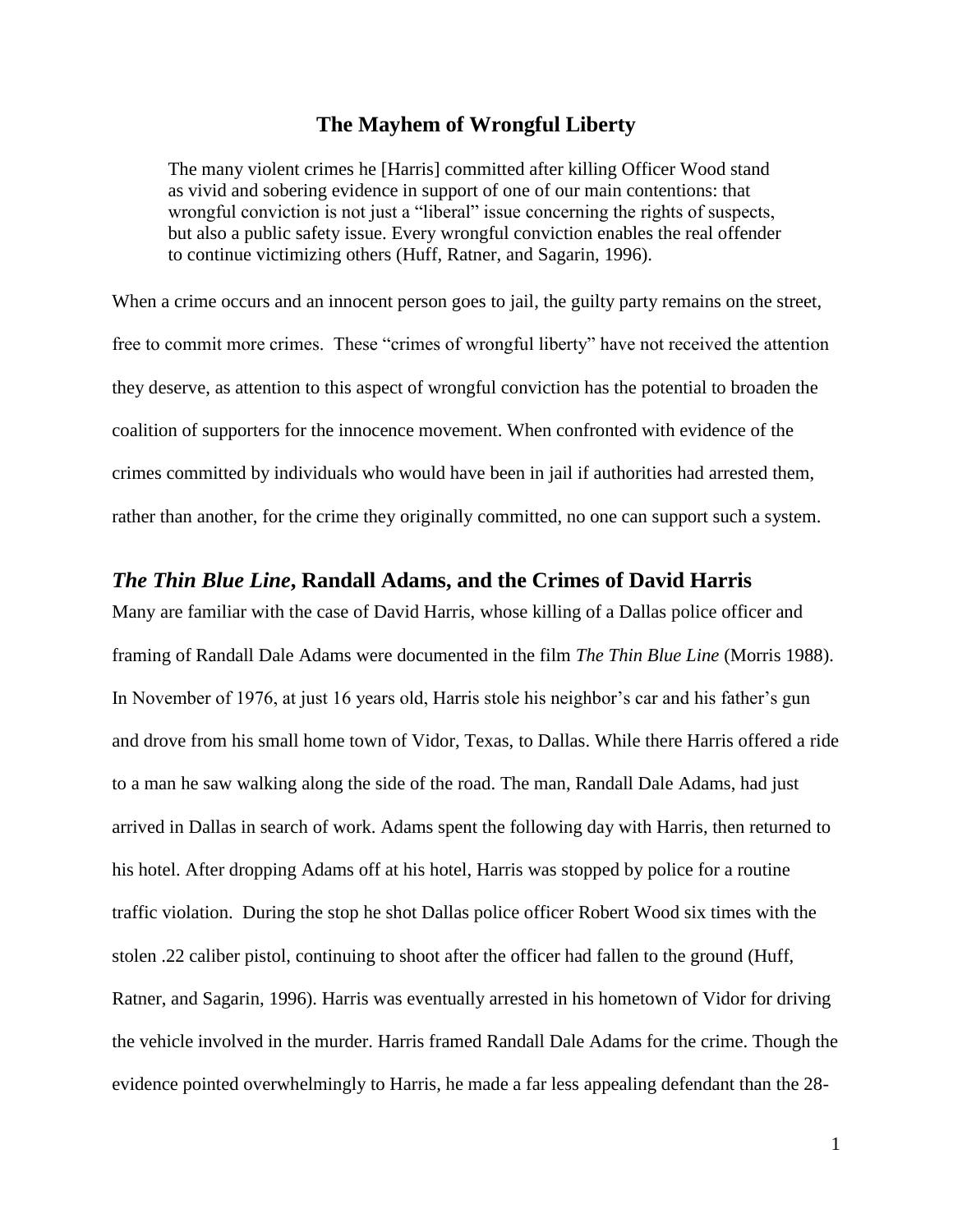year-old Adams, particularly because Harris was too young to be eligible for the death penalty (Yant, 1991).

With a Dallas police officer killed in the line of duty, tensions were high and prosecutors were anxious to punish. Adams, a blue-collar worker, was new to town and was easily portrayed by police and prosecutors as a "hippie" (Adams, 1991). Prosecutors agreed to drop a set of charges pending against Harris for previous crimes in exchange for his testimony against Adams (Yant, 1991). Adams was convicted and sentenced to death. He spent twelve years in prison before being released in 1989, in large part due to the publicity garnered by the now famous documentary film about the case, *The Thin Blue Line* (Morris 1988). Though Harris admitted to the murder during the filming of the documentary, he never formally confessed to it and was never charged. With Adams released and Harris never charged, the killing of the Dallas police officer led to no conviction, as prosecutors treated the truly guilty party as an informant rather than a suspect. Even after admitting to the crime years later on film, he was not charged. Of course, by that time, he was already in jail on other charges, as Mr. Harris was a career criminal.

After this early brush with police, Harris went on to commit a number of crimes before joining the army (Huff, Ratner, and Sagarin, 1996). In 1978, while stationed in Germany, Harris committed a series of burglaries, an armed robbery, and violently assaulted his commanding officer. He was court martialed and sentenced to one year and one month in Ft. Leavenworth Military Prison on (he served 8 months of this sentence before being paroled) (Yant, 1991).

Following his release on June 29, 1979, Harris stole a car and drove to California. Harris and an accomplice picked up a hitchhiker named James Filaan in San Bernadino County. Filaan had been arrested for passing bad checks but had no violent criminal history. In the ensuing twenty-four hours, Harris and his accomplice forced Filaan to take part in a series of thefts and robberies. Eventually police confronted the three men while they were robbing an electronics store. Harris aimed his gun at one of the police officers and pulled the trigger, which misfired. The three men were taken into custody and Harris was charged with armed robbery and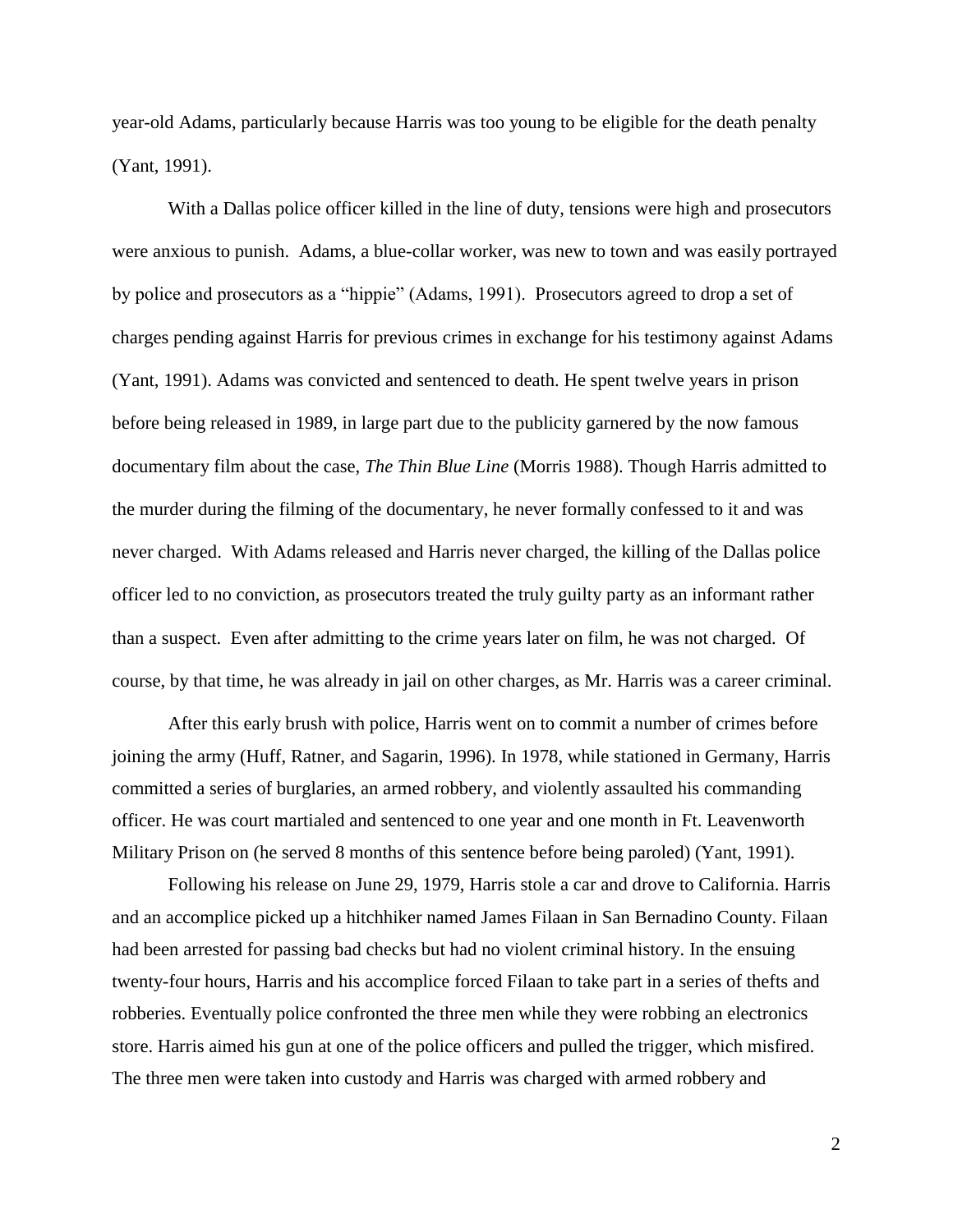kidnapping. During his trial, Harris attempted to pin the crimes on Filaan just has he had done with Adams, but this time his tactic failed. He was sentenced to six years in San Quentin prison. While incarcerated, Harris was convicted of possession of a deadly weapon by a prisoner and sentenced to an additional two years (Texas Attorney General, 2004).

Harris was released from San Quentin in 1984 and was permitted to return to Vidor through a special arrangement (Yant, 1991). In the early morning hours of September 1, 1985, armed with a .38 caliber revolver, Harris broke into the apartment of Mark Mays and his girlfriend, Roxanne Lockhard. While entering their bedroom, Harris woke the couple up and ordered Mays to lock himself in the bathroom. He led Lockhard out of the home at gunpoint and told her to get into his pickup truck. Mays freed himself, and followed Harris and Lockhard with a 9 mm pistol. At trial, Lockhard testified that after hearing gunfire, she got out of the truck to find Mays bent over, wounded. She ran back into the house to call the police, and a shootout ensued. Harris was hit twice before killing Mays and fleeing the scene. Forensic pathologists testified at trial that the muzzle of Harris's gun was within two feet of Mays' body when the fatal shot was fired (Texas AG, 2004). Some accounts suggest that Harris shot Mays three times at close range while he lay on the ground wounded (Yant, 1991). Four days later Harris was arrested after being pulled over on suspicion of drunk driving (Texas DOCJ). During interrogation, Harris attempted to blame Mays for the gunfight, telling police that nothing would have happened if Mays had stayed in the apartment: "That man was crazy," he said, "He tried to kill me" (Yant, 1991).

We will never know how many crimes David Harris committed. But the summary above suggests that, after evading charges for the killing of a Dallas police officer, he was guilty at least of:

- 1. A series of burglaries in Germany while in the US Army
- 2. Armed robbery
- 3. Assault on a commanding officer
- 4. Car theft
- 5. Kidnapping of James Filaan
- 6. A series of burglaries and thefts in California
- 7. Attempted killing of a police officer
- 8. Possession of a deadly weapon while in San Quentin prison
- 9. Armed robbery
- 10. Kidnapping of Roxanne Lockhard
- 11. Murder of Mark Mays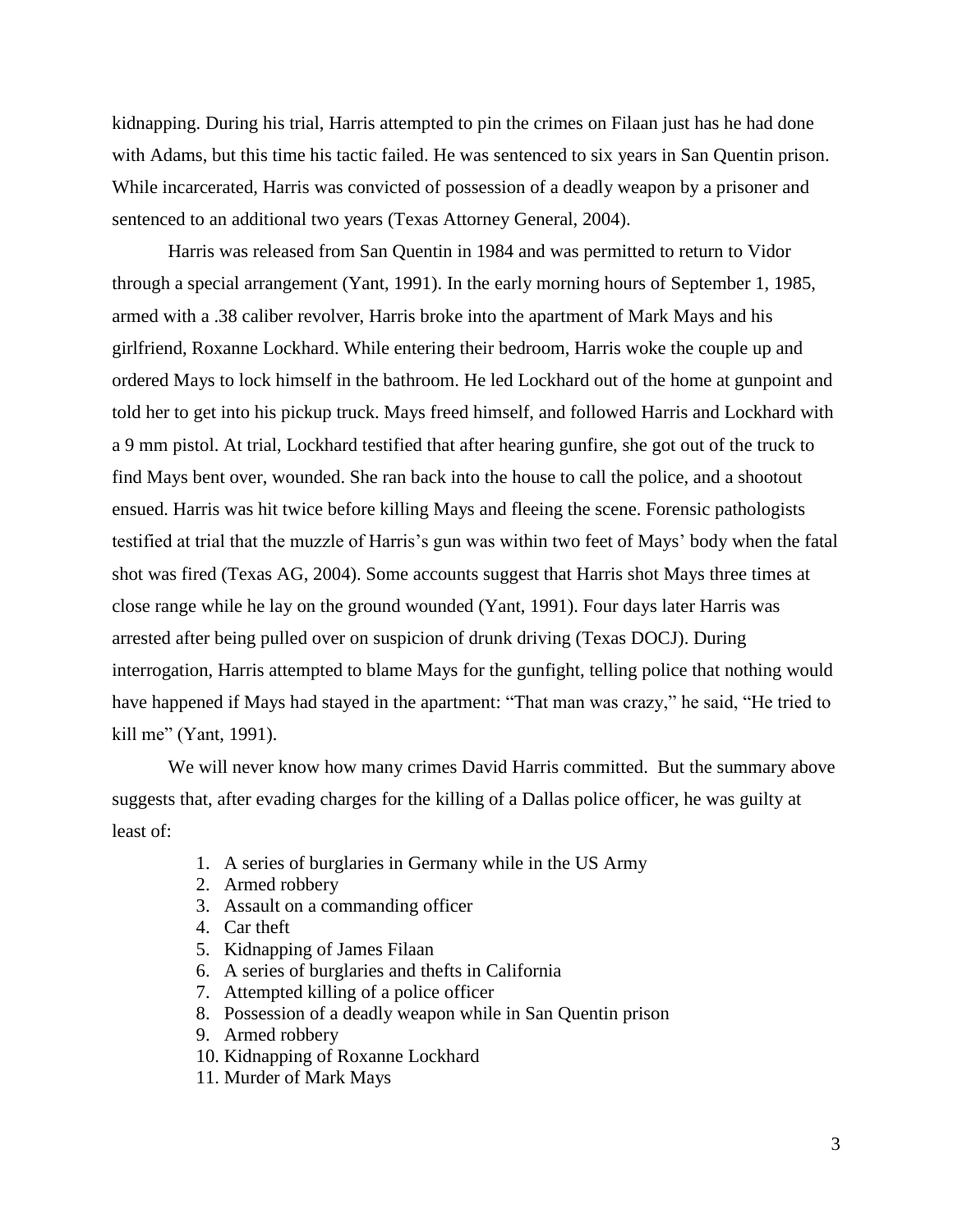David Harris is far from alone in engaging in an extended crime spree during a period when, if he had been arrested and convicted for his earlier crime, he would have been incarcerated. We have little information on how many crimes are associated with such periods of "wrongful liberty." In this paper we propose that documenting these crimes on a larger scale is entirely feasible, and that doing so could shift public opinion and elite debate.

#### **Documenting Crimes of Wrongful Liberty**

We began our work with a list of North Carolina exonerees. Here we began with the National Registry and supplemented it to include other cases including some that occurred before the Registry's list in 1989. (The Appendix lists our 36 cases and the dates of their crime, arrest, and release.) We then associated each exoneree with the true perpetrators of the crimes for which they were falsely imprisoned. In our case this involved 36 exonerees and nine perpetrators, as we explain more detail below. We then collected information about the criminal history of the true perpetrator, through methods discussed in greater detail below. Data collected included the individual offense, case file number, date of offense, date of conviction, subsequent crime status, and what classification the offense falls under. Crimes were split into the following categories: infractions, unknown designations, felony drug crimes, felony sex crimes, felony property crimes, felony violent/weapon offenses, misdemeanor drug/alcohol crimes, misdemeanor violent/weapon crimes, misdemeanor property crimes, all other misdemeanors, and all other felonies. There were no misdemeanor sex crimes present in the data. Our experience in North Carolina suggests that law students working with undergraduate students and the supervision of attorneys experienced with state criminal records databases can gather such information easily. A small financial grant or coordinated effort among innocence projects could allow a more comprehensive national approach. Documenting the crimes of wrongful liberty even for one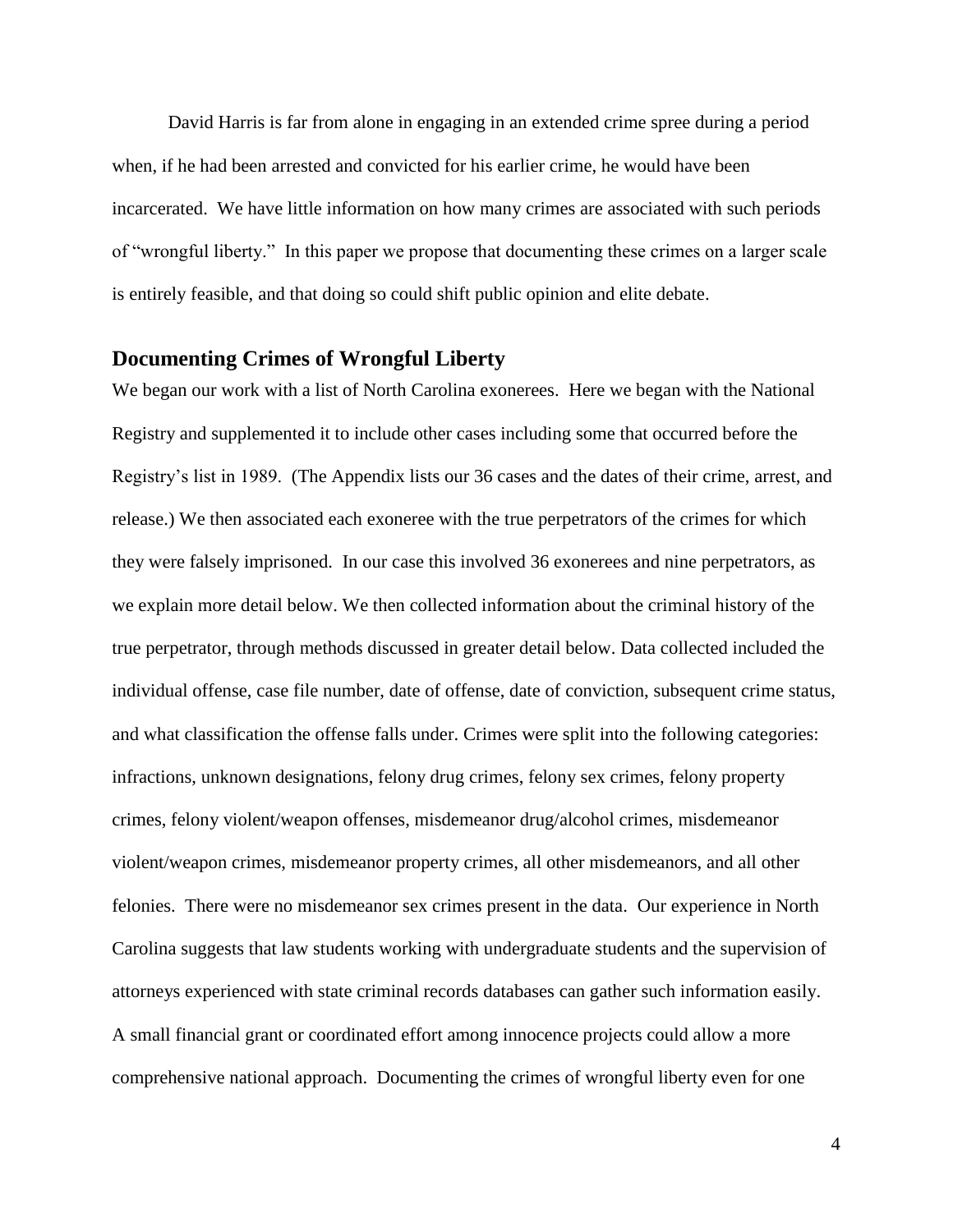decade's worth of exonerees would potentially allow a dramatic demonstration of another aspect of the cost of wrongful convictions. As we discuss below, this is entirely feasible, especially for the more recent cases where electronic records are more easily available.

Since search methods will likely vary from state to state, we suggest beginning the subsequent crimes search by determining the most legitimate and comprehensive source of criminal records in the jurisdiction at hand. There should be one source in each state that the court system itself uses, which should provide the most accurate information. In the case of North Carolina, this system is called ACIS (Automated Criminal Infraction System). Generally, a state's Department of Corrections is likely to provide accurate information as well. Finding case information for crimes committed before records were digitized and crimes committed outside of the state was more difficult. Here we again required the help of local attorneys, including those with access to criminal records in other states. Careful attention to terminology that differs across states' criminal records systems, including terms referring to release dates, was also important. Though Westlaw and LexisNexis might be useful for identifying case file numbers, we found them insufficient for identifying subsequent crimes because they are often missing complete data on charges and convictions.

We began by looking at the North Carolina Department of Corrections website. Their website allows for relatively easy compiling of a criminal's history, which can be downloaded as a pdf file. Unfortunately this is not the case in many other states. Some states require written requests be sent in by mail, or offer an online portal to acquire the records of clients. Additionally, we were fortunate to be able to work with the local public defender's office to access ACIS. To better understand the charges originally faced by exonerees, we also searched news articles through LexisNexisAcademic and Google News. For those unfamiliar with the cases, news coverage can provide valuable information about the underlying charges facing exonerees and about codefendants (true perpetrators) who might have been rightfully convicted at the time of the exoneree's conviction.

Finally, it was important to ensure the accuracy of offense dates to ensure that subsequent crimes were in fact subsequent. Many of the true perpetrators had extensive criminal records before the crime associated with the wrongful conviction. While this is pertinent to discussions of why the authorities did not charge them for that crime, these are not crimes of "wrongful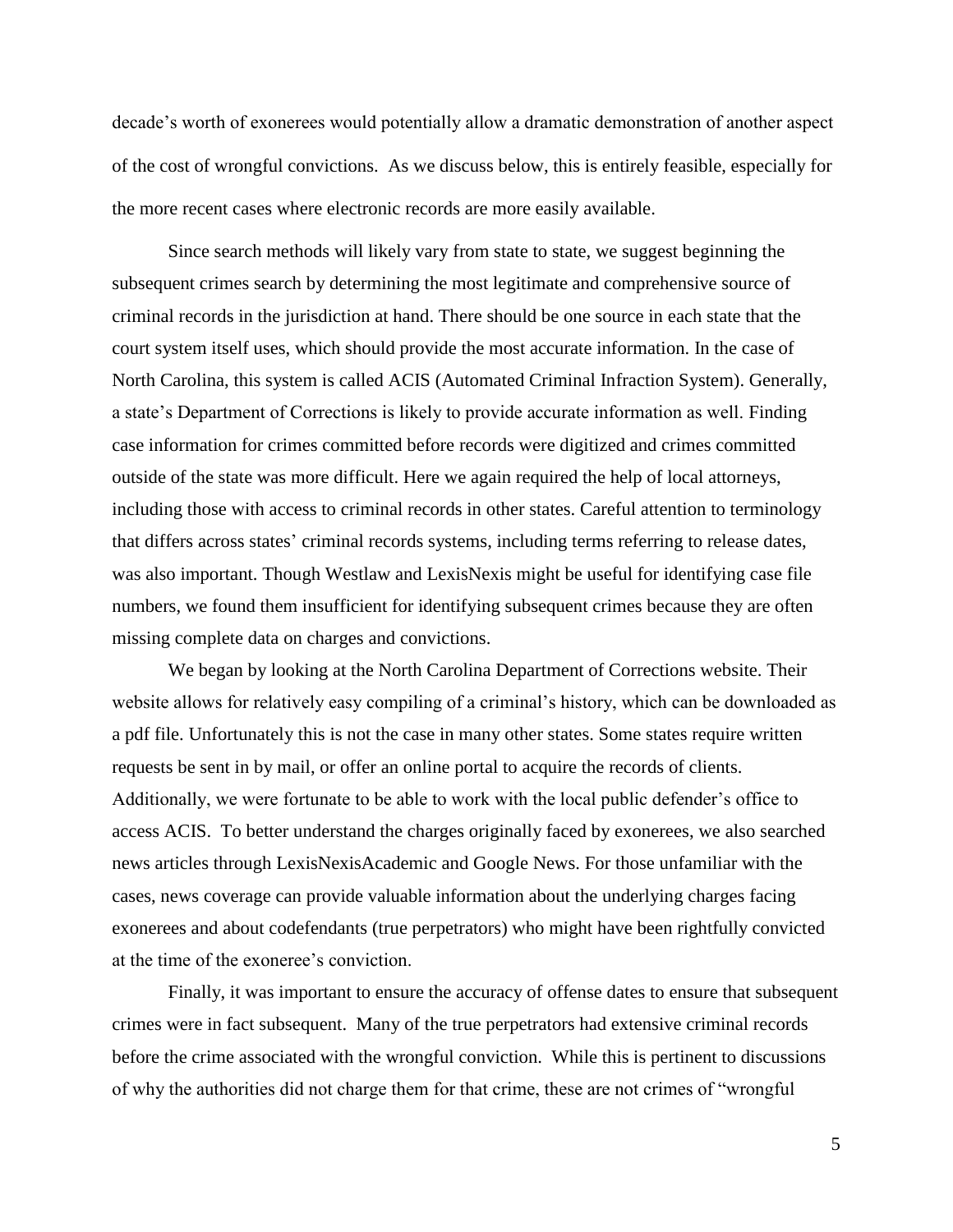liberty" and we were careful to include only those crimes committed during that period between the crime of wrongful conviction and the date when the true perpetrator was finally incarcerated. When there were discrepancies in the offense date, we used caution when determining whether the offense had occurred before or after the offense for which the exonerees were convicted. For example, ACIS provides a date of service of the arrest warrant but not the date of offense. This is often the date the offense occurs, but not always. If someone was caught two weeks after committing breaking and entering, the date served is likely the day they were arrested, rather than the date of the offense. Ultimately, we recommend using caution and common sense when working with the data and erring on the side of underreporting if it is unclear whether a crime is subsequent or not.

# **Some Preliminary Estimates of Crimes of Wrongful Liberty**

In a February 2014 news release, the New York-based Innocence Project provides these figures:

- More than 300 individuals exonerated through DNA testing since 1992
- 153 cases where the true perpetrator was identified
- 130 perpetrators in these cases (some were involved in more than one wrongful conviction)
- These 130 true perpetrators were later convicted of:
	- $\circ$  139 additional violent crimes, of which there were
	- o 76 sexual assaults
	- o 33 murders
	- o 30 other violent crimes.

Because these were all DNA-related cases, a relatively high proportion involve a "match" where the DNA evidence allowed prosecutors not only to release the innocent, but also to identify the guilty party. In North Carolina, we have 36 exonerations, only some of which are DNA-related. Of these 36 cases, nine involve the identification of the true perpetrators. In one of these cases (that of Alan Gell), the true perpetrators were arrested at the same time as the exoneree, leaving eight cases with known perpetrators who could have committed subsequent crimes. Subsequent crimes were committed in 6 of those 8 cases. These six individuals collectively were arrested and convicted of 99 subsequent crimes of which 35 were felonies and 13 were violent crimes. These are all crimes that could have, should have never occurred if these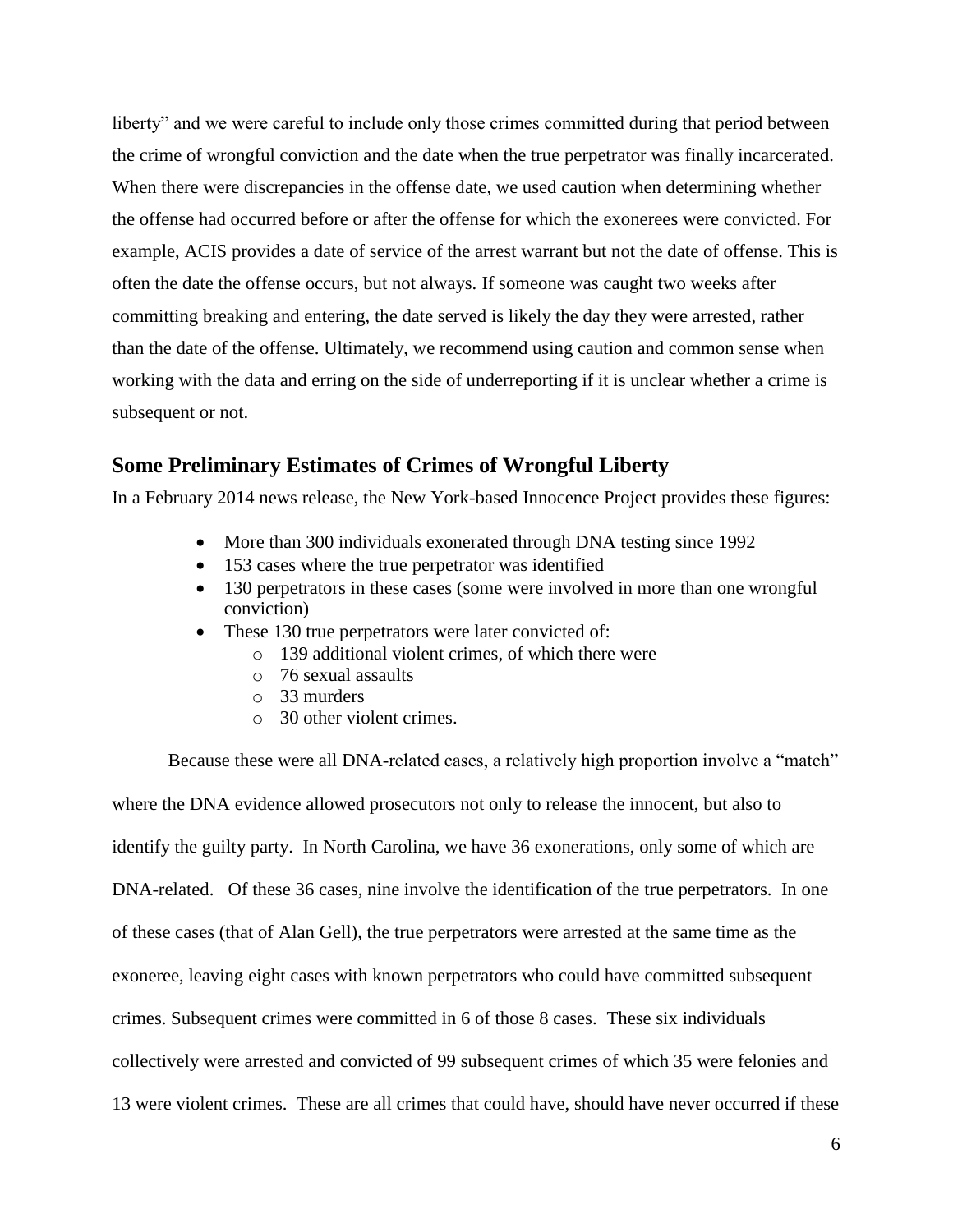criminals had been in prison for their earlier crimes. The Appendix shows the list of exonerations in our database and the cases where the true perpetrator was arrested.

There are also several cases that mirror that of Randall Adams, in which true perpetrators have been identified but have not been charged or convicted. For example, in the case of Erick Daniels, who served seven years in prison for a robbery he did not commit, the true perpetrator admitted to the crime while in prison on unrelated charges but was never convicted of the crime for which Daniels was wrongfully incarcerated. Samuel Strong is in prison but has not been charged with the crime for which Mr. Daniels served nine years. We do not include such cases in our analysis because we want to be conservative in our estimates and to rely on official judicial findings of guilt. However, expanding the list of perpetrators to include such cases would expand the list of crimes committed.

The most prolific serial criminal in our database is Albert Turner, who was the true perpetrator associated with the case of Willie Grimes, who was arrested on October 27, 1987 for a rape Albert Turner committed three days before. Grimes was exonerated in 2012 after having served 24 years of a life sentence. During the period when Mr. Grimes was serving time for his 1987 crime, Mr. Turner did not stop committing crimes. In fact, during his period of wrongful liberty, his prison record shows that he was convicted of these violent crimes (we do not list drug possession or other crimes here). In fact, Mr. Turner was well known to police at the time of the original crime but was not arrested. Having evaded justice at that time, he continued to assault women over the next 30 years, finally going to prison in his 50s after a life of violence (see Possley, 2014).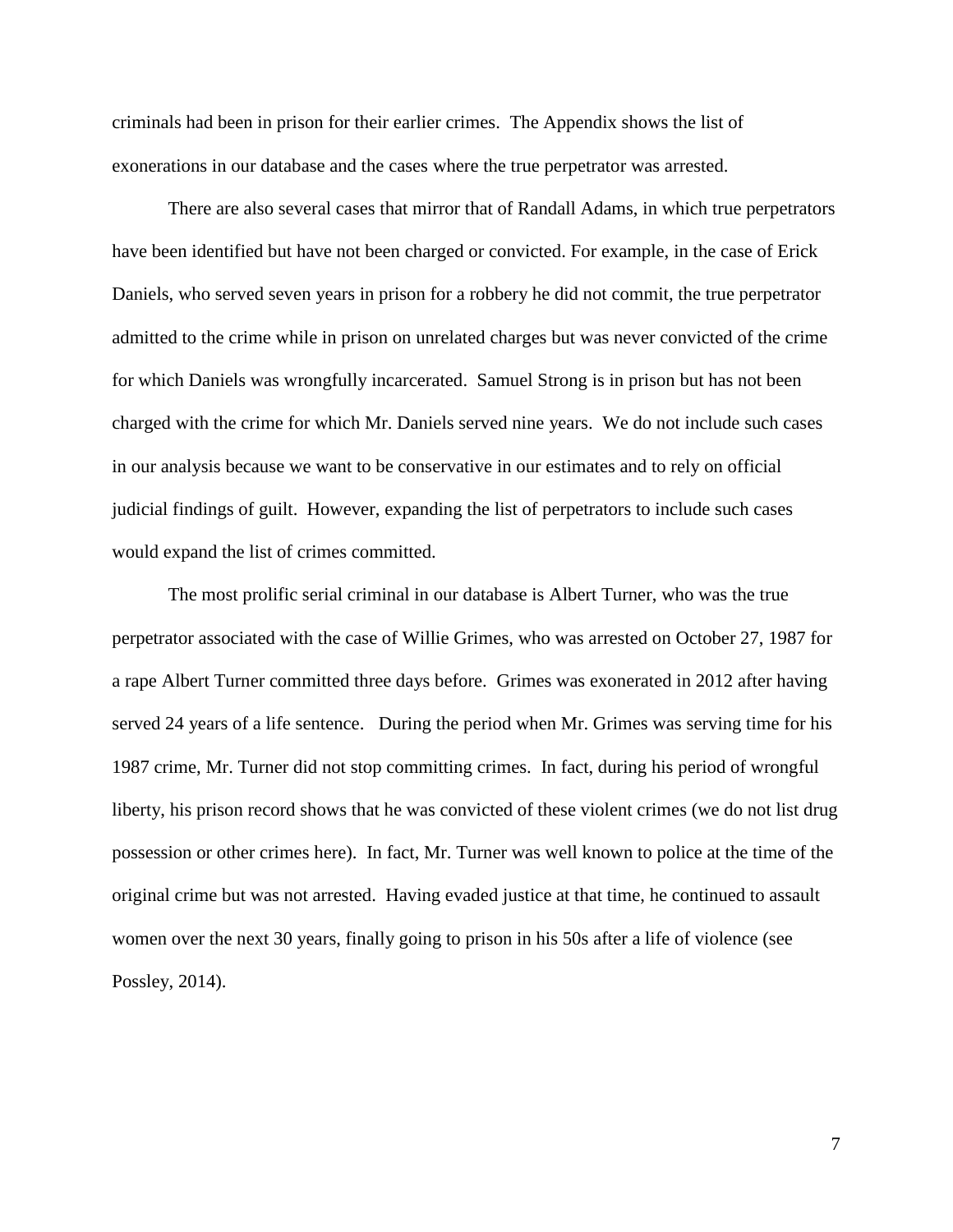| Crime          | Date       | Conviction                   |
|----------------|------------|------------------------------|
| 1              | 9/26/1988  | Simple Assault               |
| $\overline{2}$ | 12/20/1988 | <b>Assault on a Female</b>   |
| 3              | 3/26/1990  | Simple Assault               |
| 4              | 1/5/1994   | Simple Assault               |
| 5              | 12/20/1998 | <b>Communicating Threats</b> |
| 6              | 12/20/1998 | <b>Communicating Threats</b> |
|                | 3/28/1989  | Simple Assault               |
| 8              | 5/13/1995  | <b>Assault on a Female</b>   |
| 9              | 6/13/1995  | Assault with a Deadly Weapon |
| 10             | 2/2/1997   | <b>Assault on a Female</b>   |
| 11             | 1/10/1999  | Assault on a Female          |
| 12             | 4/9/2006   | <b>Assault on a Female</b>   |
| 13             | 4/9/2006   | Assault with a Deadly Weapon |
| 14             | 4/4/2008   | <b>Assault on a Female</b>   |
| 15             | 9/6/2008   | <b>Assault on a Female</b>   |

Violent Crimes Committed by Albert Turner during the Period Willie Grimes was Imprisoned for his Earlier Crime.

Thus far we have identified 99 subsequent crimes committed by the true perpetrators after someone else was falsely imprisoned for their crimes. This is certainly an under estimate of the number of crimes committed during these periods of wrongful liberty. Known subsequent crimes range from nonviolent crimes including larceny, trespassing and breaking and entering to violent crimes like assault. There were sixteen violent subsequent crimes, fourteen of which were assault convictions. Thirty-five of the subsequent crimes were felonies. Since we lack complete information for the criminal records of some true perpetrators and about the identities of true perpetrators in several cases, these are very conservative estimates. There are at least this many cases of subsequent crimes and very possibly more. In fact, the 36 North Carolina exonerees served a total of approximately 387 years in prison for crimes they did not commit. During that period, the true perpetrator was typically on the street, and if Albert Turner's case is any indication, they collectively could be guilty of hundreds of violent crimes. Getting it right matters.

### **Conclusion**

Serial criminals as Albert Turner, David Harris, or Bobby Poole victimize us all. Their victims include the original victim, who is doubly victimized by the crime and the fact that the true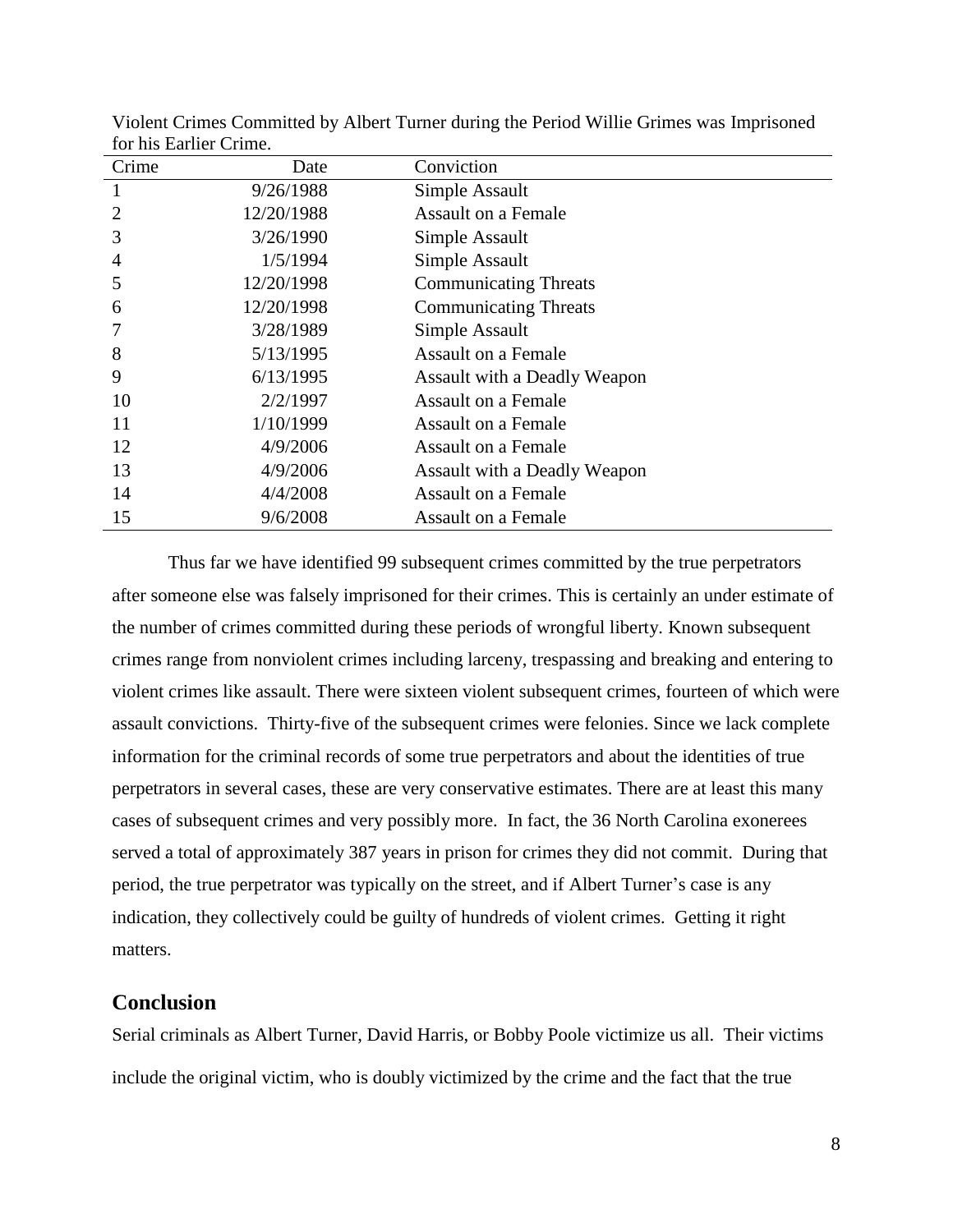perpetrator remains free. The list extends to the individual who goes to prison for a crime he or she did not commit, and the friends and family members of the wrongfully convicted as well as the victim. But the list of victims extends far beyond these individuals and their families. In many cases, those not arrested are well known to the police at the time of the crime, and in some unknown number of cases they go on to long and sustained sprees of crime, sometimes for decades. These criminals left on the street victimize untold numbers of victims during a period when they should have been incarcerated. Bringing attention to these crimes of wrongful liberty can help us understand another element of the costs of wrongful convictions. Our small project documenting the extent of the issue in North Carolina suggests it is feasible to consider a national collaboration to document these facts nationwide.

### **References**

Adams, Randall Dale. 1991. *Adams v. Texas*. New York: St. Martins.

- Huff, C. Ronald, Rattner, Arye, and Sagarin, Edward. 1996. *Convicted but Innocent: Wrongful Conviction and Public Policy*. Thousand Oaks, California: Sage Publications, Inc.
- Texas Attorney General's Office. 2004. Media Advisory: David Ray Harris Scheduled for Execution. Press Release, June 22.

[https://www.oag.state.tx.us/oagnews/release.php?id=502.](https://www.oag.state.tx.us/oagnews/release.php?id=502)

- Texas Department of Criminal Justice. 2014. Executed Offender Information. [http://www.tdcj.state.tx.us/stat/dr\\_info/harrisdavid.jpg](http://www.tdcj.state.tx.us/stat/dr_info/harrisdavid.jpg)
- Yant, Martin. 1991. *Presumed Guilty: When Innocent People are Wrongly Convicted.* New York: Prometheus Books.
- Innocence Project. 2014. When the Innocence are Wrongfully Convicted Real Perpetrators Remain Free to Commit More Crimes. News Release, Benjamin N. Cardozo School of Law, Yeshiva University, February 2014.

Morris, Errol. 1998. *The Thin Blue Line*. DVD. Metro Goldwyn Mayer.

Possley, Maurice. Exoneration Case Detail: Willie Grimes. *National Registry of Exonerations*. Retrieved April 9, 2014 from

<http://www.law.umich.edu/special/exoneration/pages/casedetail.aspx?caseid=4014>